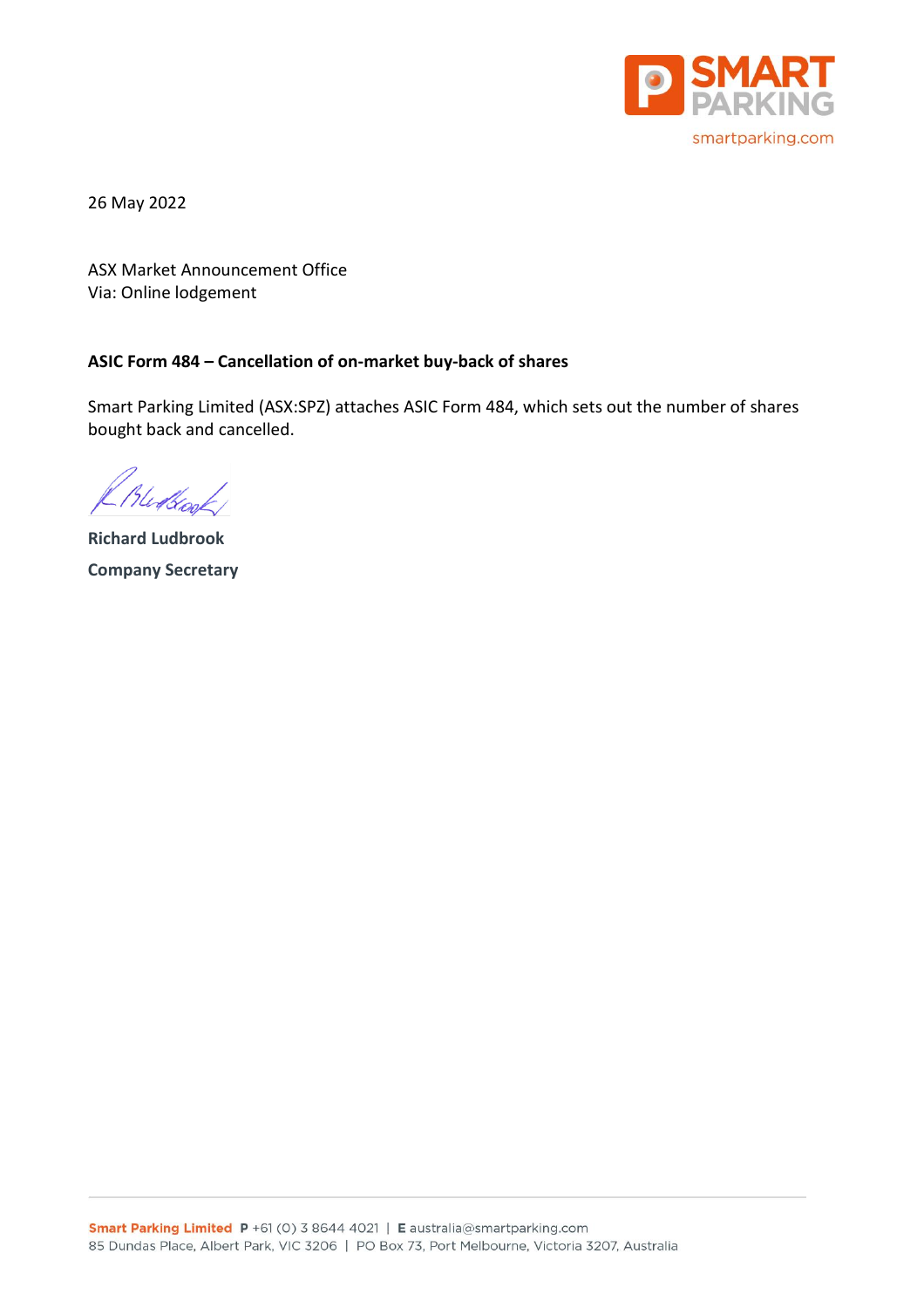Document No. **7EBS71179**

Lodgement date/time: 26-05-2022 09:16:14 Reference Id: 166874894

> **Form 484** Corporations Act 2001

# **Change to company details**

**Company details** Company name

**SMART PARKING LIMITED** Australian Company Number (ACN)

**119 327 169**

**Lodgement details Who should ASIC contact if there is a query about this form?**

Name **Richard Michael LUDBROOK**

#### **Signature**

This form must be signed by a current officeholder of the company.

I certify that the information in this form is true and complete Name **Richard Michael LUDBROOK Capacity Secretary Signature** 

Date signed **26-05-2022**